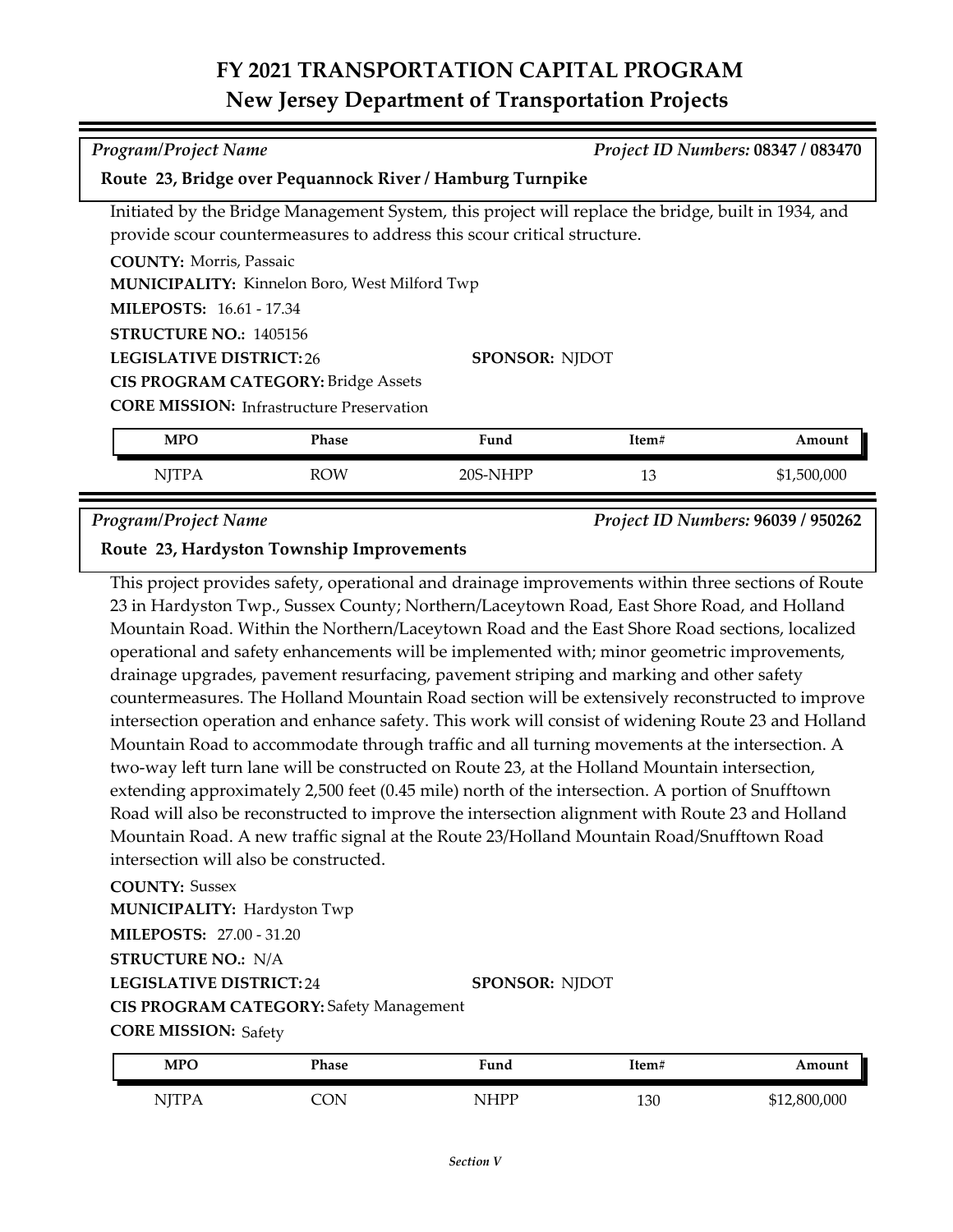# **FY 2021 TRANSPORTATION CAPITAL PROGRAM New Jersey Department of Transportation Projects**

*Program/Project Name Project ID Numbers:* **11424A / 153000**

| Route 23, High Crest Drive to Macopin River                      |                                                                                      |                                                                                                                                                                                                              |       |                                    |  |  |
|------------------------------------------------------------------|--------------------------------------------------------------------------------------|--------------------------------------------------------------------------------------------------------------------------------------------------------------------------------------------------------------|-------|------------------------------------|--|--|
| curves) will be evaluated.                                       |                                                                                      | Initiated from the Pavement Management System, this project will resurface within the project limits<br>and reconstruct the Northbound shoulder. Safety concerns raised by local officials (known as the "S" |       |                                    |  |  |
|                                                                  |                                                                                      |                                                                                                                                                                                                              |       |                                    |  |  |
| <b>COUNTY: Passaic</b><br><b>MUNICIPALITY: West Millford Twp</b> |                                                                                      |                                                                                                                                                                                                              |       |                                    |  |  |
| <b>MILEPOSTS: 17.2 - 19.8</b>                                    |                                                                                      |                                                                                                                                                                                                              |       |                                    |  |  |
|                                                                  |                                                                                      |                                                                                                                                                                                                              |       |                                    |  |  |
|                                                                  | <b>STRUCTURE NO.: N/A</b><br><b>LEGISLATIVE DISTRICT:26</b><br><b>SPONSOR: NJDOT</b> |                                                                                                                                                                                                              |       |                                    |  |  |
|                                                                  | <b>CIS PROGRAM CATEGORY: Road Assets</b>                                             |                                                                                                                                                                                                              |       |                                    |  |  |
|                                                                  | <b>CORE MISSION:</b> Infrastructure Preservation                                     |                                                                                                                                                                                                              |       |                                    |  |  |
| <b>MPO</b>                                                       | <b>Phase</b>                                                                         | Fund                                                                                                                                                                                                         | Item# | Amount                             |  |  |
|                                                                  |                                                                                      |                                                                                                                                                                                                              |       |                                    |  |  |
| <b>NJTPA</b>                                                     | <b>DES</b>                                                                           | <b>NHPP</b>                                                                                                                                                                                                  | 131   | \$2,700,000                        |  |  |
|                                                                  |                                                                                      |                                                                                                                                                                                                              |       |                                    |  |  |
| <b>Program/Project Name</b>                                      |                                                                                      |                                                                                                                                                                                                              |       | Project ID Numbers: 14440 / 144400 |  |  |
|                                                                  | Route 23, NB Bridge over Pequannock River                                            |                                                                                                                                                                                                              |       |                                    |  |  |
|                                                                  |                                                                                      | Initiated from the Bridge Management System, this project will replace the structurally deficient                                                                                                            |       |                                    |  |  |
| bridge.                                                          |                                                                                      |                                                                                                                                                                                                              |       |                                    |  |  |
| <b>COUNTY: Passaic</b>                                           |                                                                                      |                                                                                                                                                                                                              |       |                                    |  |  |
| <b>MUNICIPALITY: West Milford Twp</b>                            |                                                                                      |                                                                                                                                                                                                              |       |                                    |  |  |
| MILEPOSTS: 25.52                                                 |                                                                                      |                                                                                                                                                                                                              |       |                                    |  |  |
| STRUCTURE NO.: 1605174                                           |                                                                                      |                                                                                                                                                                                                              |       |                                    |  |  |
| <b>LEGISLATIVE DISTRICT:26</b>                                   |                                                                                      | <b>SPONSOR: NJDOT</b>                                                                                                                                                                                        |       |                                    |  |  |
|                                                                  | <b>CIS PROGRAM CATEGORY: Bridge Assets</b>                                           |                                                                                                                                                                                                              |       |                                    |  |  |
|                                                                  | <b>CORE MISSION:</b> Infrastructure Preservation                                     |                                                                                                                                                                                                              |       |                                    |  |  |
| <b>MPO</b>                                                       | <b>Phase</b>                                                                         | Fund                                                                                                                                                                                                         | Item# | Amount                             |  |  |